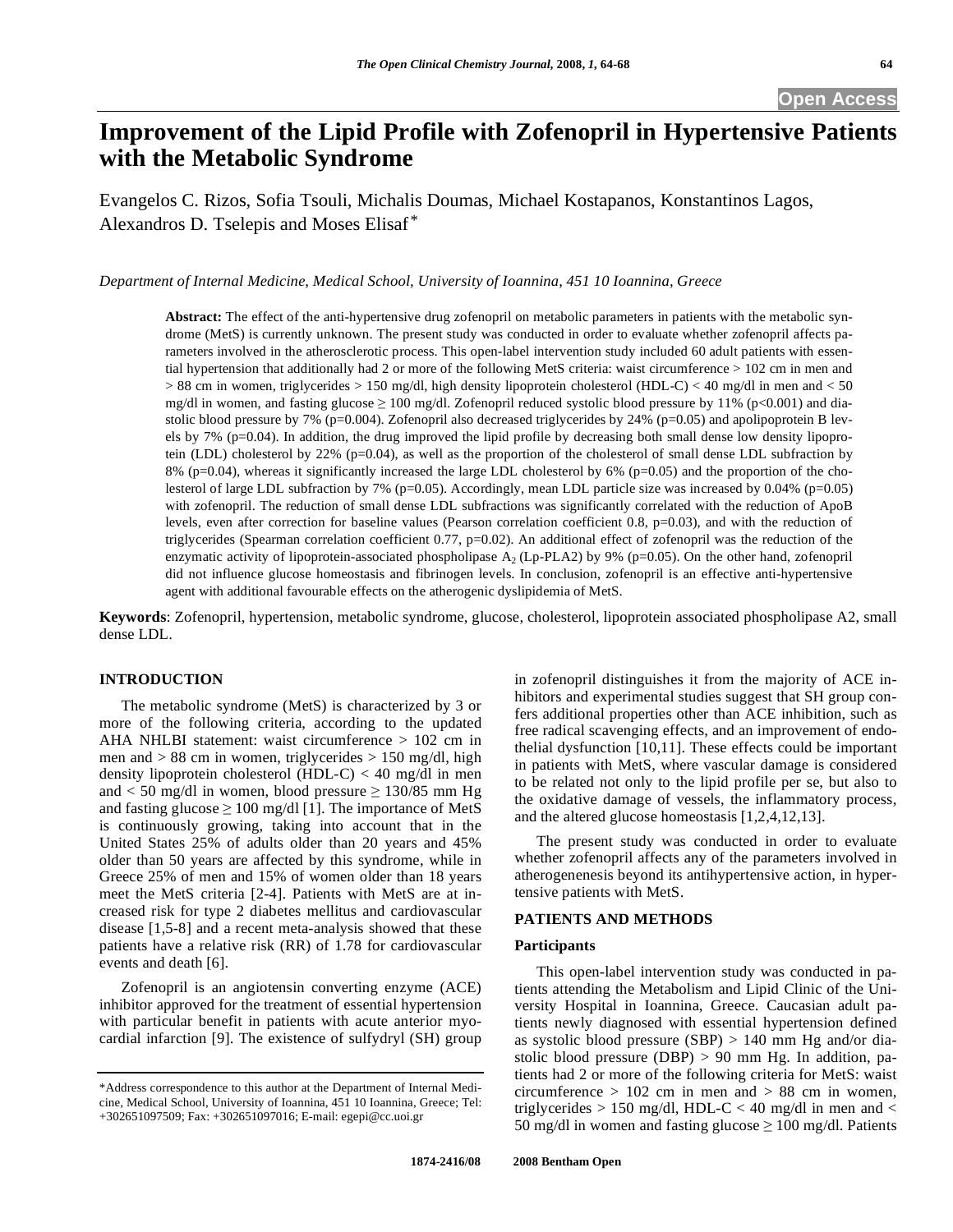with liver or renal disease (serum aminotransferase activity greater than three-fold the upper limit of normal, e.g. 120 IU/l, serum creatinine levels >1.5 mg/dl, respectively), hypothyroidism (Thyroid stimulation hormone>5 mIU/ml), heavy alcohol consumption (>3 drinks per day), or patients taking drugs that could affect lipid metabolism, as well as renal or hepatic function were excluded. In addition, the study population did not take any other antihypertensive drugs.

 There were no differences in diet composition of the patients throughout the study. The daily distribution of nutrients during the study was: carbohydrates  $52.5 \pm 4.1\%$ , fat  $28.5 \pm 3.2\%$  (monounsaturated  $15.3 \pm 1.7\%$ , polyunsaturated 7.1  $\pm$  1.4% and saturated fatty acids 6.0  $\pm$  1.1%) and protein  $19.0 \pm 1.4\%$ .

 The Ethical Committee approved the study and all participants gave a formal consent. All patients (n=64) were initially advised for lifestyle modification and zofenopril 30 mg once daily was administered in those patients who remained hypertensive after a period of 8 weeks (n=60).

#### **Measurements**

 All laboratory determinations were carried out after an overnight fast at the beginning of the study and 12 weeks following zofenopril treatment. Serum levels of total cholesterol (TC), HDL-C, triglycerides and glucose were determined with standard automated methods on the Olympus AU600 Clinical Chemistry analyzer (Olympus Diagnostica, Hamburg, Germany). Serum apolipoprotein A1, B and E levels were measured with a Behring Nephelometer BN100 and reagents from Dade Behring Holding GmbH (Liederbach, Germany). Serum insulin levels were measured by an AxSYM insulin assay microparticle enzyme immunoassay on an AxSYM analyzer (Abbott Diagnostics). Fibrinogen was measured by Dade Behring BCS analyzer. Low density lipoprotein cholesterol (LDL-C) was calculated with the Friedewald formula  $[TC - HDL-C - (TRG / 5)]$ , insulin sensitivity with the homeostasis model assessment (HOMA) index ([fasting insulin (mU/L) X fasting glucose (mg/dl)] / 405), and body mass index (BMI) was estimated as weight  $(kg)$  / height<sup>2</sup> (m<sup>2</sup>).

Lipoprotein-associated phospholipase  $A_2$  (Lp-PLA<sub>2</sub>) activity in total plasma was determined by the trichloroacetic acid precipitation procedure using 1-0-hexadecyl-2-[3Hacetyl]-sn-glycero-3-phosphocholine ([3H]- platelet activating factor [PAF]) (100 μM final concentration) as a substrate [14]. Lp-PLA<sub>2</sub> activity was expressed as nmol PAF degraded per min per ml of plasma.

 LDL subclass analysis was performed electrophoretically by using high-resolution 3% polyacrylamide gel tubes and the Lipoprint LDL System (Quantimetrix). In this method very low density lipoprotein remains at the origin [retention factor (Rf  $=0.0$ )], whereas HDL migrates at the front (Rf =1.0). In between several bands can be detected: MID bands C, B and A, which correspond mainly to intermediate density lipoprotein (IDL), as well as up to 7 LDL bands. The LDL1 and LDL2 bands correspond to large, buoyant LDL particles, whereas bands LDL3 to LDL7 correspond to small dense LDL particles. The cholesterol content (in mg/dl) of each lipoprotein subfraction, the mean LDL particle size (in A), and the proportion (%) of the cholesterol of small dense

LDL subfractions (LDL3 to LDL7) over the total LDL-C were determined.

#### **Statistical Analysis**

 Descriptive statistics for continuous variables expressed as means with standard deviation (SD), or median with interquartile range were used. Continuous variables were tested for lack of normality with the Kolmogorov–Smirnov test and, accordingly, comparison of the mean values before and after zofenopril treatment was performed with the paired t-test, while comparison of the median values was assessed with the non-parametric Wilcoxon signed rank test. Pearson's (parametric) or Spearman's (non-parametric) tests for correlation were used and partial correlation taking into account the baseline values was additionally performed.

 Statistical analysis was done with SPSS 13.0 (SPSS Inc., Chicago, IL). Significance was defined as  $p<0.05$ .

# **RESULTS**

 Sixty hypertensive patients (26 females) who fulfilled the criteria for MetS were included in the study. The mean age of the patients was 55 years. Most of them were overweight, 3 had type II diabetes mellitus without anti-diabetic medication, and 27 were smokers (Table **1**). Both the weight and the waist circumference of the patients remained stable between the beginning and the finalisation of the study, and no major differences in their diet were noticed.

#### **Table 1. Baseline Characteristics of Study Patients**

| N (females/males) | 60(26/34)      |  |
|-------------------|----------------|--|
| Age (years)       | $55 \pm 11$    |  |
| Weight (kg)       | $79 \pm 14$    |  |
| BMI $(kg/m2)$     | $28.9 \pm 4.9$ |  |
| Smokers           | 27             |  |
| <b>Diabetes</b>   | 3              |  |

BMI: body mass index.

Mean values  $\pm$  standard deviation.

Zofenopril reduced SBP by  $11\%$  (p<0.001) and DBP by 7% (p=0.004) (Table **2**). Zofenopril also decreased triglycerides by  $24\%$  (p=0.05), and apolipoprotein B levels by  $7\%$ (p=0.04). In addition, zofenopril improved the lipid profile by decreasing both small dense LDL cholesterol by 22%  $(p=0.04)$ , as well as the proportion of the cholesterol of small dense LDL subfraction by  $8\%$  (p=0.04), whereas it significantly increased the large LDL cholesterol by  $6\%$  (p=0.05), and the proportion of the cholesterol of large LDL subfraction by 7% (p=0.05). Accordingly, mean LDL particle size was slightly increased following zofenopril treatment  $(p=0.05)$ .

 The reduction of small dense LDL subfractions was significantly correlated with the reduction in apolipoprotein B levels, even after correction for baseline values (partial correlation), with a Pearson correlation coefficient (r) 0.8 (p=0.03). Moreover, the reduction of small dense LDL subfractions was correlated with the reduction in triglycerides (Spearman correlation coefficient 0.77, p=0.02).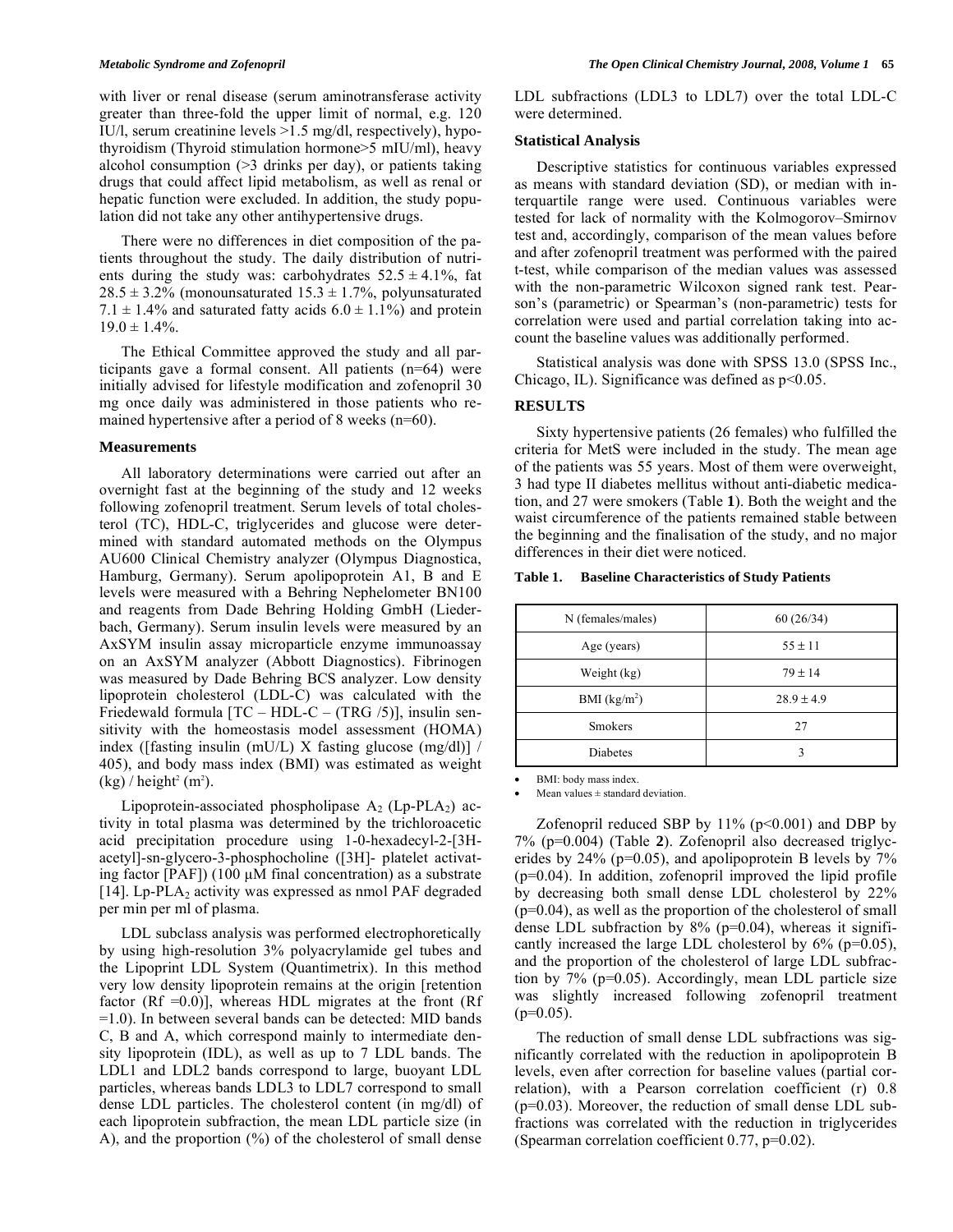|                                    | Baseline*        | 12 weeks*        | $\mathbf{P}^{**}$ |
|------------------------------------|------------------|------------------|-------------------|
| SBP (mmHg)                         | $150 \pm 10$     | $133 \pm 12$     | < 0.001           |
| DBP (mmHg)                         | $87 \pm 9$       | $81 \pm 8$       | 0.004             |
| TC (mg/dL)                         | $230 \pm 52$     | $220 \pm 37$     | <b>NS</b>         |
| Triglycerides (mg/dL)              | 196 (154-232)    | 149 (119-274)    | 0.05              |
| $HDL-C$ (mg/dL)                    | $49 \pm 10$      | $47 \pm 9$       | $_{\rm NS}$       |
| $LDL-C$ (mg/dL)                    | $144 \pm 41$     | $136 \pm 33$     | $_{\rm NS}$       |
| ApoA1 (mg/dL)                      | $142 \pm 26$     | $140 \pm 17$     | <b>NS</b>         |
| ApoB (mg/dL)                       | $118 \pm 29$     | $110 \pm 24$     | 0.04              |
| ApoE (mg/L)                        | $5.1 \pm 1.9$    | $4.8 \pm 1.3$    | <b>NS</b>         |
| $Lp(a)$ (mg/dL)                    | $15.1(2.5-28.5)$ | $11.7(2.5-31.9)$ | <b>NS</b>         |
| Glucose $(mg/dL)$                  | $103 \pm 15$     | $104 \pm 20$     | <b>NS</b>         |
| Insulin $(mU/L)$                   | $9.7 \pm 3.3$    | $11.0 \pm 8.2$   | <b>NS</b>         |
| HOMA index                         | $2.5 \pm 0.9$    | $2.9 \pm 0.9$    | $_{\rm NS}$       |
| Fibrinogen (mg/dL)                 | $394 \pm 95$     | $375 \pm 81$     | <b>NS</b>         |
| Small dense LDL cholesterol(mg/dL) | $32 \pm 12$      | $25 \pm 12$      | 0.04              |
| Large LDL cholesterol (mg/dL)      | $109 \pm 26$     | $115 \pm 26$     | 0.05              |
| Small dense LDL (%)                | $20 \pm 7$       | $12 \pm 6$       | 0.04              |
| Large LDL (%)                      | $81 \pm 7$       | $88 \pm 8$       | 0.05              |
| Mean LDL size (Angstrom)           | $267 \pm 6$      | $268 \pm 7$      | 0.05              |
| Lp-PLA2 (nmol/mL/min)              | $55 \pm 13$      | $50 \pm 12$      | 0.05              |

**Table 2. Serum Metabolic Parameters at Baseline and 12 Weeks Following Zofenopril Treatment** 

SBP: systolic blood pressure; DBP: diastolic blood pressure; TC: total cholesterol; HDL-C: high density lipoprotein cholesterol; LDL-C: low density lipoprotein cholesterol; ApoA1: apolipoprotein A1; ApoB: apolipoprotein B; ApoE: apolipoprotein E; Lp(a): lipoprotein (a); HOMA: homeostasis model assessment index; Lp-PLA2: lipoprotein-associated phospholipase A2.

\*Mean values  $\pm$  standard deviation or median with interquartile range.

\*\*NS: not significant.

 An additional effect of zofenopril was the reduction of the enzymatic activity of  $L_p-PLA_2$  by 9% ( $p=0.05$ ). In contrast, zofenopril did not influence glucose homeostasis, as this was estimated with glucose, insulin levels and insulin sensitivity with the HOMA index. Finally, zofenopril had no effect on fibrinogen levels (Table **2**).

### **DISCUSSION**

 In the present study, we found that zofenopril exerts additional benefit beyond its anti-hypertensive action in patients with MetS. This was evident by the reduction in apolipoprotein B-containing lipoprotein particles. In addition, zofenopril improved the lipid profile towards a preponderance of large LDL subfractions over small dense LDL subfractions. Thus, any potential effect of zofenopril on morbidity/mortality in patients with MetS may be attributed not only to its anti-hypertensive action per se, but also to the quantitative, as well as qualitative alterations of the lipid profile.

 MetS is characterized by atherogenic dyslipidemia consisting of elevated serum triglycerides and apoB levels, increased small dense LDL particles, and reduced levels of HDL-C [1,2,15-17]. Small dense LDL particles are the most atherogenic LDL particles and represent a risk factor for coronary artery disease, independently of serum LDL-C levels [16,18,19]. ApoB levels denote the number of atherogenic lipoproteins in circulation [20-23], and some investigators believe that total apoB is the best target of lipidlowering therapy [20,22-24]. In this particular setting of dyslipidemia, the unique properties of zofenopril, such as the existence of the -SH group and its action on nitric oxide (NO) may be important for the reduction of apolipoprotein B levels, as well as for the predominance of large LDL over small dense LDL particles. There are limited data on the effect of other ACE inhibitors on lipoprotein metabolism with temocapril hydrochloride reported to normalise the LDL particle size [25]. Moreover, zofenopril exerts antioxidant activity beyond its well-known anti-hypertensive action. In particular, zofenopril decreases systemic oxidative stress in hypertensive patients, estimated by the reduction of plasma and LDL hydroperoxides, plasma 8-isoprostanes, circulating oxidized-LDL, and asymmetrical dimethyl-Larginine (ADMA), which is a competitive inhibitor of endo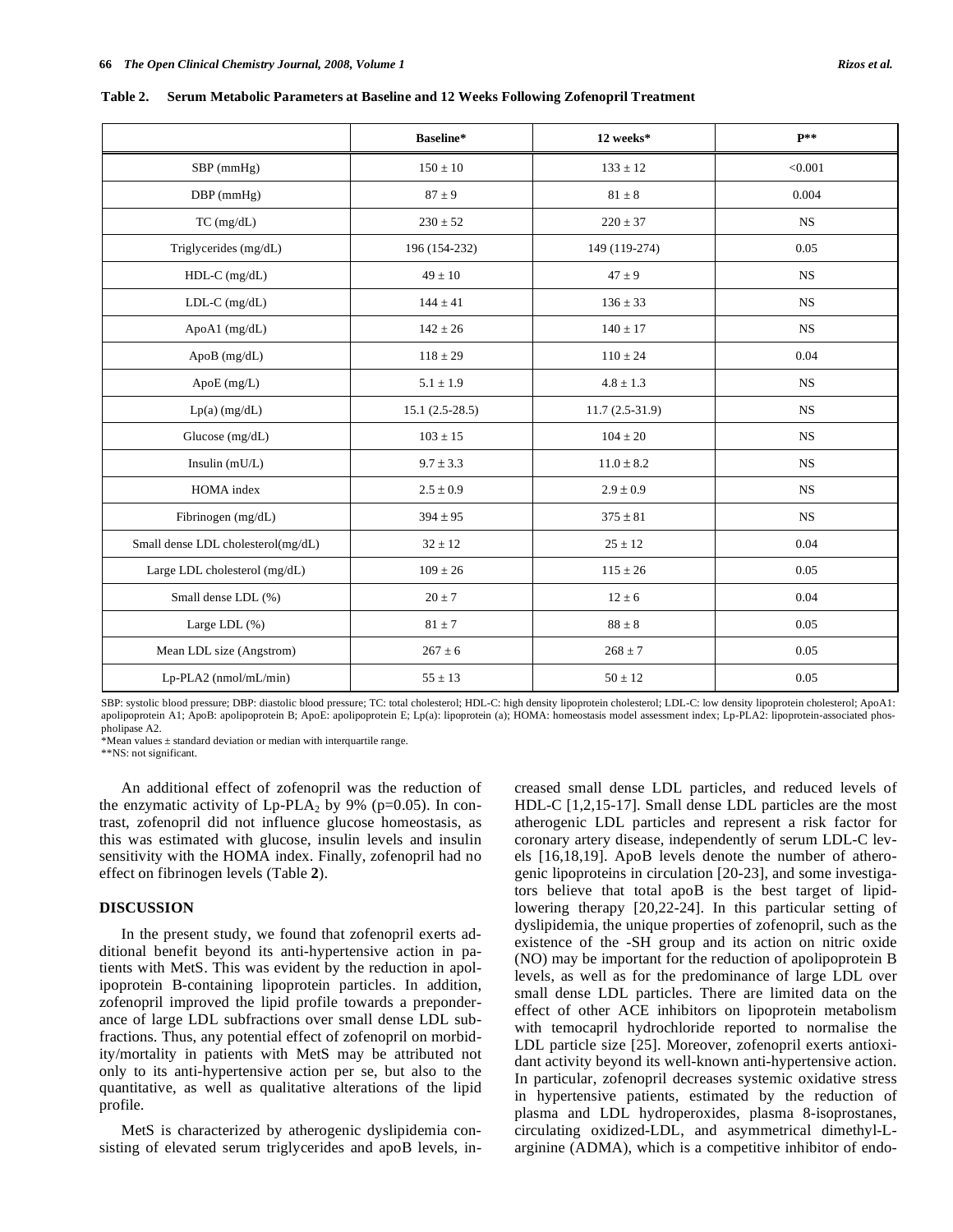thelial NO synthase, compared to non-SH containing ACE inhibitors [10,11]. Moreover, zofenopril increases flow mediated dilation (FMD), which is a reliable method for the evaluation of endothelial function and reflects NO availability [10,11,26]. Thus, through its antioxidant activity, zofenopril offers important advantages in reducing endothelial activation and retarding vascular dysfunction [10,11]. In our study, zofenopril additionally altered the lipid profile, while there were no major changes in the weight or the waist circumference, and the patients had specific dietary instructions. Moreover, the reduction of small dense LDL particles was strongly correlated with the reduction in triglyceride levels. This finding is explained by the fact that serum triglyceride concentration is one of the most important determinants of the presence of small dense LDL particles [27]. This dual effect of zofenopril (the antioxidant activity and the improvement in lipid profile), whether interconnected or independent, may be particularly important for this subset of patients with MetS. There are no previous reports on the effect of zofenopril on triglyceride levels, but reductions on triglyceride levels have been reported with other angiotensin receptor enzyme inhibitors, explained by the fact that the alteration in AT1 receptor density reduces the plasma lipids [28,29]. On the other hand, triglyceride levels are not stable metabolic parameters and they are easily influenced by a variety of factors like variations in dietary habits, even though all patients had taken specific instructions for their diet. Furthermore, the population of this study had metabolic syndrome, and zofenopril affected the lipid profile in patients characterized by high triglyceride levels.

 Lp-PLA2, an enzyme mainly associated with LDL, is currently related to the inflammatory mechanisms of the atherosclerotic process.  $L_p$ -PLA2 exhibits a  $Ca^{++}$ independent phospholipase A2 activity and catalyzes the hydrolysis of the ester bond at the sn-2 position of the proinflammatory phospholipid mediator platelet activating factor.  $Lp$ -PLA<sub>2</sub> also degrades oxidatively fragmented phospholipids, which are formed during the oxidative modification of LDL and are implicated in atherogenesis [30,31]. However, it should be noted that the role of  $L_p$ -PLA $_2$  remains controversial, since unanswered questions still exist with respect to this enzyme and its direct biologic role in atherosclerosis [32]. Zofenopril decreased Lp-PLA<sub>2</sub> activity, contrary to other anti-hypertensive medications [33]. This effect of zofenopril on  $L_p$ -PLA<sub>2</sub> activity could be explained by the fact that the activity of this LDL-associated enzyme is mainly distributed on small dense LDL particles [30,34], which were reduced with zofenopril.

 Zofenopril did not influence glucose homeostasis, with no significant alterations of glucose and insulin levels, as well as the HOMA index. Although there is no specific data on the effect of zofenopril on glucose homeostasis, a metaanalysis reported a protective role of long term use of other ACE inhibitors for the development of diabetes mellitus [35]. Moreover, data from the DREAM (Diabetes REduction Assessment with ramipril and rosiglitazone Medications) trial showed that among persons with impaired fasting glucose levels or impaired glucose tolerance, the use of ramipril for 3 years did not reduce the incidence of diabetes, but increased regression to normoglycemia [36].

 In the present study, zofenopril did not alter fibrinogen levels. There are no available data concerning the effect of zofenopril on fibrinogen levels, though fibrinogen remained unchanged following the administration of other ACE inhibitors [37,38].

 Currently, guidelines focus on blood pressure levels as the main target of therapy and zofenopril seems to achieve the desirable blood pressure levels. Moreover, in this particular group of individuals with MetS, zofenopril favourably influenced some of the lipid parameters related to increased atherogenicity. This promising finding derives from a distinctive drug with special properties among the ACE inhibitors and deserves further research taken into account the limitations of a non randomised study, with a small number of patients like this one. Further studies are needed to confirm the above results.

# **CONCLUSION**

Zofenopril is an anti-hypertensive agent that seems to have additional favourable effects on the atherogenic dyslipidemia in patients with MetS.

#### **REFERENCES**

- [1] Grundy, S.; Cleeman, J.I.; Daniels, S.R.; Donato, K.A.; Eckel, R.H.; Franklin, B.A.; Gordon, D.J.; Krauss, R.M.; Savage, P.J.; Smith, S.C. Jr.; Spertus, J.A.; Costa, F. Diagnosis and management of the metabolic syndrome: an American Heart Association/National Heart, Lung, and Blood Institute Scientific Statement. *Circulation,* **2005**, *112*, 2735-52.
- [2] Reilly, M.P.; Rader, D.; The metabolic syndrome. *Circulation,*  **2003**, *108,* 1546-51.
- [3] Athyros, V.G.; Ganotakis, E.S.; Elisaf, M.S.; Liberopoulos, E.N.; Goudevenos, I.A.; Karagiannis, A. Prevalence of vascular disease in metabolic syndrome using three proposed definitions. *Int. J. Cardiol*., **2007**, *117*, 204-10.
- [4] Eckel, R.H.; Grundy, S.M.; Zimmet, P.Z. The metabolic syndrome. *Lancet,* **2005**, *365,* 1415-28.
- [5] Grundy, S.M. Metabolic syndrome: a multiplex cardiovascular risk factor. *J. Clin. Endocrinol. Metab.,* **2007**, *92,* 399-404.
- [6] Gami, A.S.; Witt, B.J.; Howard, D.E.; Erwin, P.J.; Gami, L.A.; Somers, V.K.; Montori, V.M. Metabolic syndrome and risk of incident cardiovascular events and death: a systematic review and meta-analysis of longitudinal studies. *J. Am. Coll. Cardiol.*, **2007**, *49,* 403-14.
- [7] Liberopoulos, E.N.; Elisaf, M.S. Diagnosis of the metabolic syndrome: which definition should we use? *Hellenic J. Cardiol.,* **2005**, *46,* 258-62.
- [8] Athyros, V.G.; Ganotakis, E.S.; Bathianaki, M.; Monedas, I.; Goudevenos, I.A.; Papageorgiou, A.A.; Papathanasiou, A.; Kakafika, A.I.; Mikhailidis, D.P.; Elisaf, M. Awareness, treatment and control of the metabolic syndrome and its components: a multicentre Greek study. *Hellenic J. Cardiol.,* **2005**, *46,* 380-6.
- [9] Ambrosioni, E.; Borghi, C.; Magnani, B. for the survival of myocardial infarction long-term evaluation (smile) study investigators: The effect of the angiotensin-converting–enzyme inhibitor zofenopril on mortality and morbidity after anterior myocardial infarction. *N. Engl. J. Med.,* **1995**, *332,* 80-5.
- [10] Pasini, A.F.; Garbin, U.; Nava, M.C.; Stranieri, C.; Pellegrini, M.; Boccioletti, V.; Luchetta, M.L.; Fabrizzi, P.; Lo. Cascio, V.; Cominacini, L. Effect of sulfhydryl and non-sulfhydryl angiotensinconverting enzyme inhibitors on endothelial function in essential hypertensive patients. *Am. J. Hypertens.,* **2007**, *20*, 443–50.
- [11] Napoli, C.; Sica, V.; de. Nigris, F.; Pignalosa, O.; Condorelli, M.; Ignarro, L.J.; Liguori, A. Sulfhydryl angiotensin-converting enzyme inhibition induces sustained reduction of systemic oxidative stress and improves the nitric oxide pathway in patients with essential hypertension. *Am. Heart J.,* **2004**, *148*(5), e5.
- [12] Koh, K.K.; Han, S.H.; Quon, M.J. Inflammatory markers and the metabolic syndrome: insights from therapeutic interventions. *J. Am. Coll. Cardiol.,* **2005**, *46,* 1978-85.